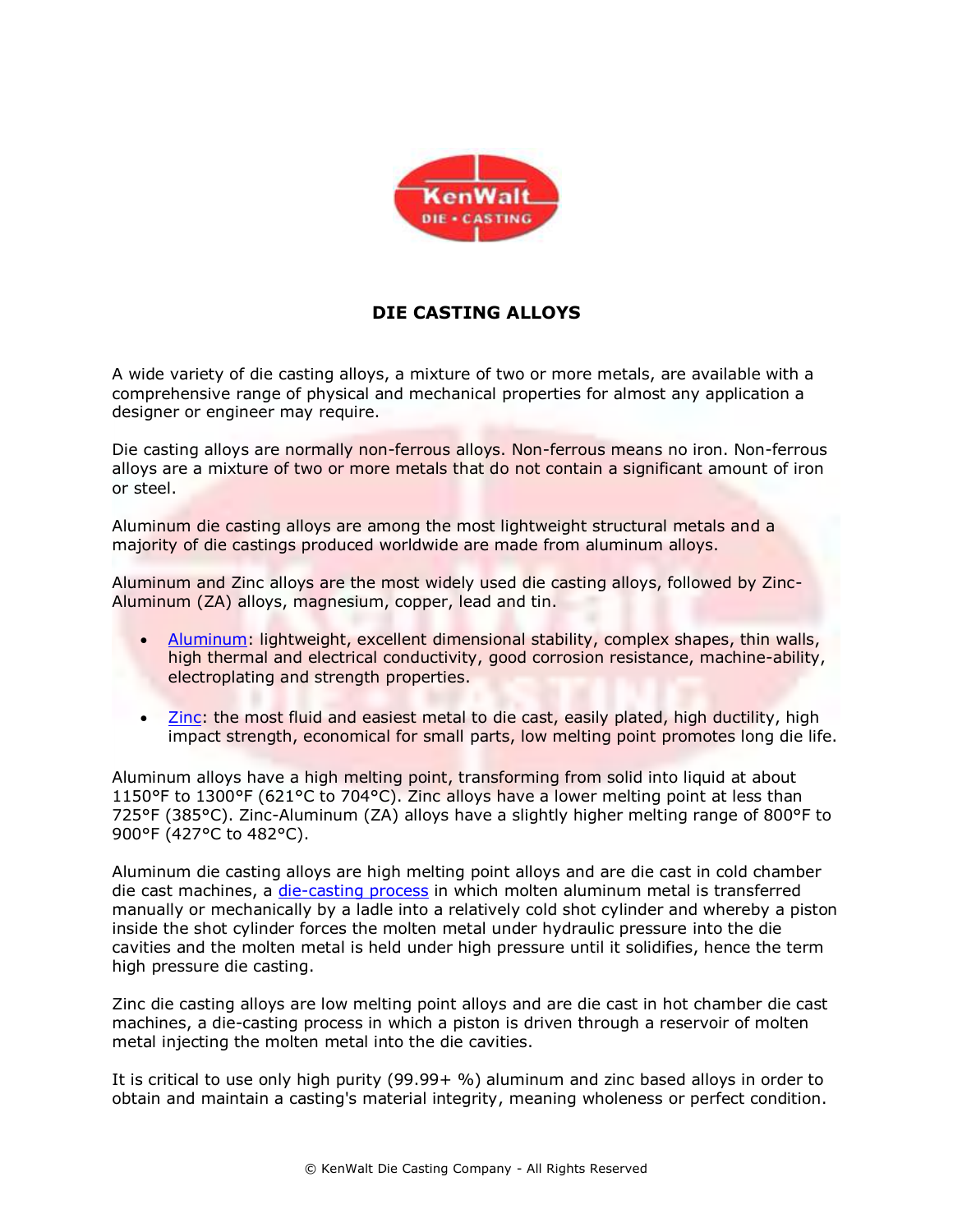

## **ALUMINUM ALLOYS**

Aluminum die casting alloys are lightweight, offer good corrosion resistance, ease of casting and machine-ability, good mechanical properties and dimensional stability. Designers and engineers can choose from a wide variety of standard aluminum and zinc die casting alloys listed below. Special alloys for unique applications are also available but their use may involve additional costs:

**A360** - Excellent pressure tightness and electrical conductivity properties, but is more difficult to cast than A380.

**A380** - Most common and cost effective of all aluminum die casting alloys, offering the best combination of material properties, characteristics, ease of production and cost. Specified for most product applications.

**A383 & A384** - Alternatives to A380 alloy for intricate components requiring improved die filling characteristics. Both provide better fluidity, but with a sacrifice in other characteristics such as machine-ability, polishing and anodizing appearance. The mechanical properties of A380, A383 and A384 are substantially interchangeable.

**A390** - Excellent for special applications where high strength, thermal conductivity and wear-resistance/bearing properties are required.

**A413 (A13)** - Excellent pressure tightness, hardness and corrosion resistance.

**A518** - Excellent corrosion resistance, machine-ability, polishing and anodizing appearance but with sacrifice in other characteristics such as pressure tightness, fluidity and cast-ability.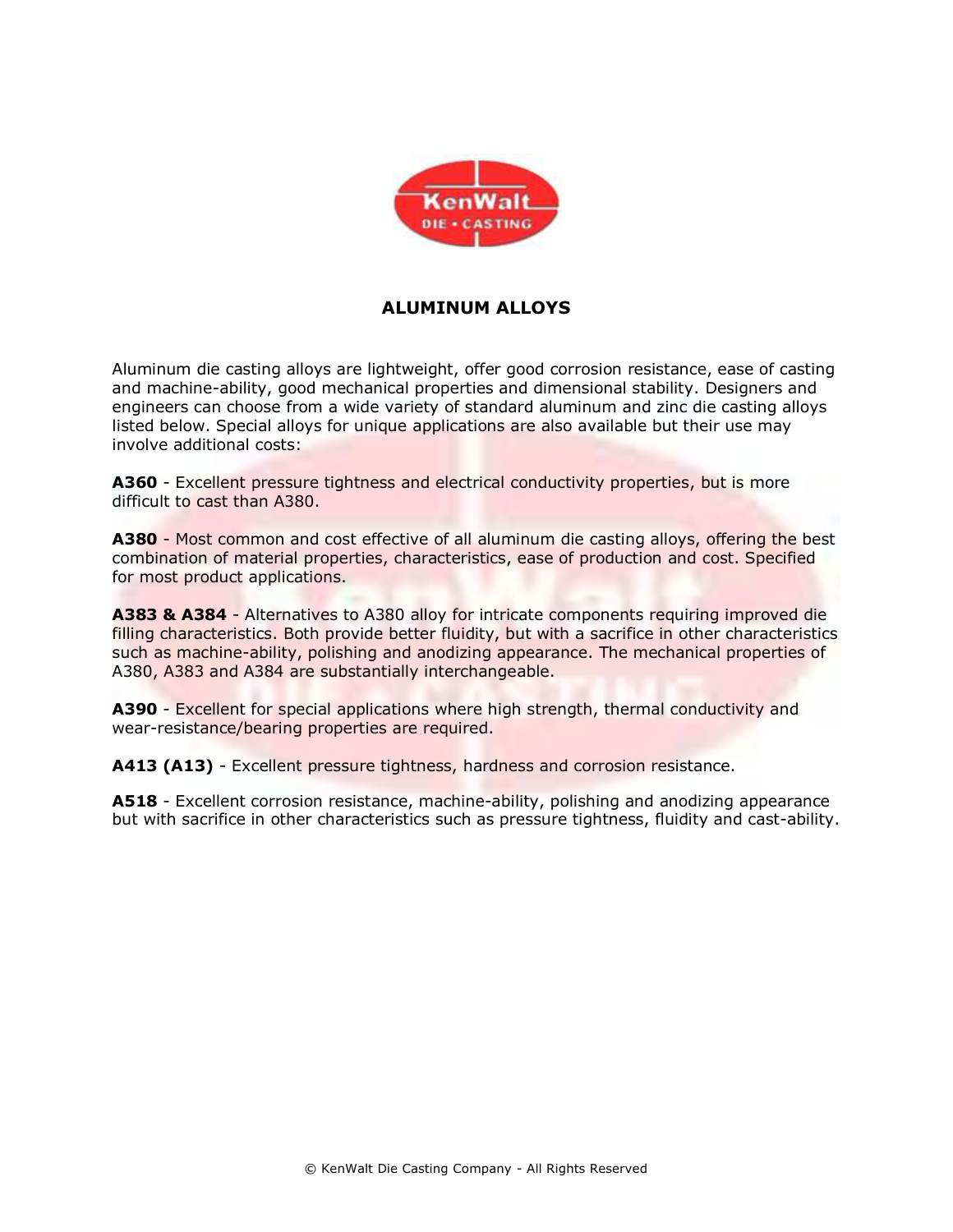## **ALUMINUM DIE CASTING ALLOYS**

(Composition, Properties & Characteristics)

| <b>ALLOY COMPOSITION</b><br>(% max or range)                                                                                                                         | A360            | A380             | A383            | A384                     | A390            | A413<br>(A13)            | A518            |  |  |
|----------------------------------------------------------------------------------------------------------------------------------------------------------------------|-----------------|------------------|-----------------|--------------------------|-----------------|--------------------------|-----------------|--|--|
| Silicon                                                                                                                                                              | $9 - 10$        | $7.5.-9.5$       | $9.5 - 11.5$    | $10.5 - 12$              | $16 - 18$       | $11 - 13$                | 0.35            |  |  |
| Iron                                                                                                                                                                 | 1.3             | 1.3              | 1.3             | 1.3                      | 1.3             | 1.3                      | 1.8             |  |  |
| Copper                                                                                                                                                               | 0.6             | $3 - 4$          | $2 - 3$         | 3.4.5                    | $4 - 5$         | 1.0                      | 0.25            |  |  |
| Manganese                                                                                                                                                            | 0.35            | 0.50             | 0.50            | 0.50                     | 0.50            | 0.35                     | 0.35            |  |  |
| Magnesium                                                                                                                                                            | $0.40 - 0.60$   | 0.10             | 0.10            | 0.10                     | $0.45 -$        | 0.10                     | $7.5 - 8.5$     |  |  |
|                                                                                                                                                                      |                 |                  |                 |                          | 0.65            |                          |                 |  |  |
| Nickel                                                                                                                                                               | 0.50            | 0.50             | 0.30            | 0.50                     | 0.10            | 0.50                     | 0.15            |  |  |
| Zinc                                                                                                                                                                 | 0.50            | 3.0              | 3.0             | 3.0                      | 1.5             | 0.50                     | 0.15            |  |  |
| Tin                                                                                                                                                                  | 0.15            | 0.35             | 0.15            | 0.35                     | 0.20            | 0.15                     | 0.15            |  |  |
| Titanium                                                                                                                                                             |                 |                  |                 | $\overline{\phantom{0}}$ | 0.20            | $\overline{\phantom{a}}$ |                 |  |  |
| <b>Total others</b>                                                                                                                                                  | 0.25            | 0.50             | 0.50            | 0.50                     | 0.20            | 0.25                     | 0.25            |  |  |
| Aluminum                                                                                                                                                             | Bal.            | Bal.             | Bal.            | Bal.                     | Bal.            | Bal.                     | Bal.            |  |  |
| <b>PROPERTIES</b>                                                                                                                                                    | A360            | A380             | A383            | A384                     | A390            | A413                     | A518            |  |  |
|                                                                                                                                                                      |                 |                  |                 |                          |                 | (A13)                    |                 |  |  |
| Ultimate Tensile Strength<br>(ksi)                                                                                                                                   | 46              | 47               | 45              | 48                       | 40.5            | 42                       | 45              |  |  |
| Tensile Yield Strength (ksi)                                                                                                                                         | 24              | 23               | 22              | 24                       | 35              | 19                       | 28              |  |  |
| Elongation (% in 2" G.L.)                                                                                                                                            | 3.5             | 3.5              | 3.5             | $1 - 2.5$                |                 | 3.5                      | 5.0             |  |  |
| Hardness (BHN)                                                                                                                                                       | 75              | 80               | 75-80           | 85                       | 85              | 120                      | 80              |  |  |
| Shear Strength (ksi)                                                                                                                                                 | 26              | 27               | 25              | 29                       |                 | 29                       | 29              |  |  |
| Charpy impact strength (ft.                                                                                                                                          | 4.2             | $\overline{3.5}$ | ٠               | $\sim$                   |                 | 2.0                      | 7.0             |  |  |
| lb.-unnotched)                                                                                                                                                       |                 |                  |                 |                          |                 |                          |                 |  |  |
| Fatigue strength (ksi) (limit                                                                                                                                        | 18              | 20               | 19              | 20                       |                 | $\overline{20}$          | 20              |  |  |
| @ 500 million cycles)                                                                                                                                                |                 |                  |                 |                          |                 |                          |                 |  |  |
| Density (lb./in.3)                                                                                                                                                   | 0.095           | 0.098            | 0.097           | 0.098                    | 0.099           | 0.096                    | 0.093           |  |  |
| Melting range (°F) (Approx.)                                                                                                                                         | 1035-           | 1000-            | $960 -$         | $960 -$                  | $945 -$         | 1065-                    | $995 -$         |  |  |
|                                                                                                                                                                      | 1105            | 1105             | 1100            | 1100                     | 1200            | 1080                     | 1150            |  |  |
| Specific heat (Btu/lb. °F)                                                                                                                                           | 0.23            | 0.23             |                 |                          |                 |                          |                 |  |  |
| Coefficient of thermal                                                                                                                                               | 11.8            | 11.7             | 11.5            | 11.3                     | 11.7            | 10.3                     | 13.4            |  |  |
| expansion                                                                                                                                                            |                 |                  |                 |                          |                 |                          |                 |  |  |
| $(in./in./$ °F)                                                                                                                                                      |                 |                  |                 |                          |                 |                          |                 |  |  |
| Thermal conductivity (Btu/ft<br>hr. °F)                                                                                                                              | 65.3            | 55.6             | 55.6            | $\overline{56}$          | 78.6            | 67.7                     | 55.6            |  |  |
| Electrical conductivity (%                                                                                                                                           | $\overline{29}$ | $\overline{23}$  | $\overline{23}$ | $\overline{23}$          | $\overline{25}$ | $\overline{31}$          | $\overline{24}$ |  |  |
| IACS)                                                                                                                                                                |                 |                  |                 |                          |                 |                          |                 |  |  |
| Modulus of elasticity (106 psi)                                                                                                                                      | 10.3            | 10.3             | 10.3            | 10.3                     | 11.9            | 10.3                     |                 |  |  |
| <b>CHARACTERISTICS</b>                                                                                                                                               | A360            | A380             | A383            | A384                     | A390            | A413                     | A518            |  |  |
| 1 - most desirable                                                                                                                                                   |                 |                  |                 |                          |                 | (A13)                    |                 |  |  |
| 5 - least desirable                                                                                                                                                  |                 |                  |                 |                          |                 |                          |                 |  |  |
| Resistance to Hot Cracking                                                                                                                                           | 2               | 2                | 1               | 2                        | 4               | 1                        | 5               |  |  |
| Pressure Tightness                                                                                                                                                   | 1               | $\overline{2}$   | 2               | 2                        | 4               | 1                        | $\overline{5}$  |  |  |
| Polishing                                                                                                                                                            | 3               | 3                | 3               | $\overline{3}$           | 5               | $\overline{4}$           | 1               |  |  |
| Fluidity                                                                                                                                                             | $\overline{2}$  | $\overline{2}$   | 1               | 1                        | 1               | 1                        | 5               |  |  |
| <b>Corrosion Resistance</b>                                                                                                                                          | 2               | 4                | 3               | 4                        | 3               | $\overline{2}$           | 1               |  |  |
| Machine-ability                                                                                                                                                      | $\overline{c}$  | 2                | $\overline{2}$  | 3                        | 5               | $\overline{4}$           | 1               |  |  |
| Strength at Elev. Temp.                                                                                                                                              | 3               | $\overline{2}$   | $\overline{2}$  | $\overline{2}$           | 3               | $\overline{2}$           | 4               |  |  |
| Anti-Die Soldering Tend.                                                                                                                                             | 3               | $\mathbf{1}$     | $\overline{2}$  | $\overline{2}$           | $\overline{2}$  | $\overline{2}$           | $\overline{5}$  |  |  |
| Electroplating                                                                                                                                                       | 1               | $\mathbf{1}$     | $\mathbf{1}$    | $\overline{2}$           | 3               | $\overline{\mathbf{3}}$  | $\overline{5}$  |  |  |
| Anodizing Appearance                                                                                                                                                 | 4               | 3                | 3               | 4                        | $\overline{5}$  | $\overline{5}$           | $\mathbf{1}$    |  |  |
| - 1,000 pounds per square inch;<br>- Gauge Length of initial material<br>G.L.<br>ksi<br><b>BHN</b><br>- Brinell Hardness Number;<br>- Pounds per Square Inch;<br>psi |                 |                  |                 |                          |                 |                          |                 |  |  |

*Btu - British Thermal Units; IACS - International Annealed Copper Standard*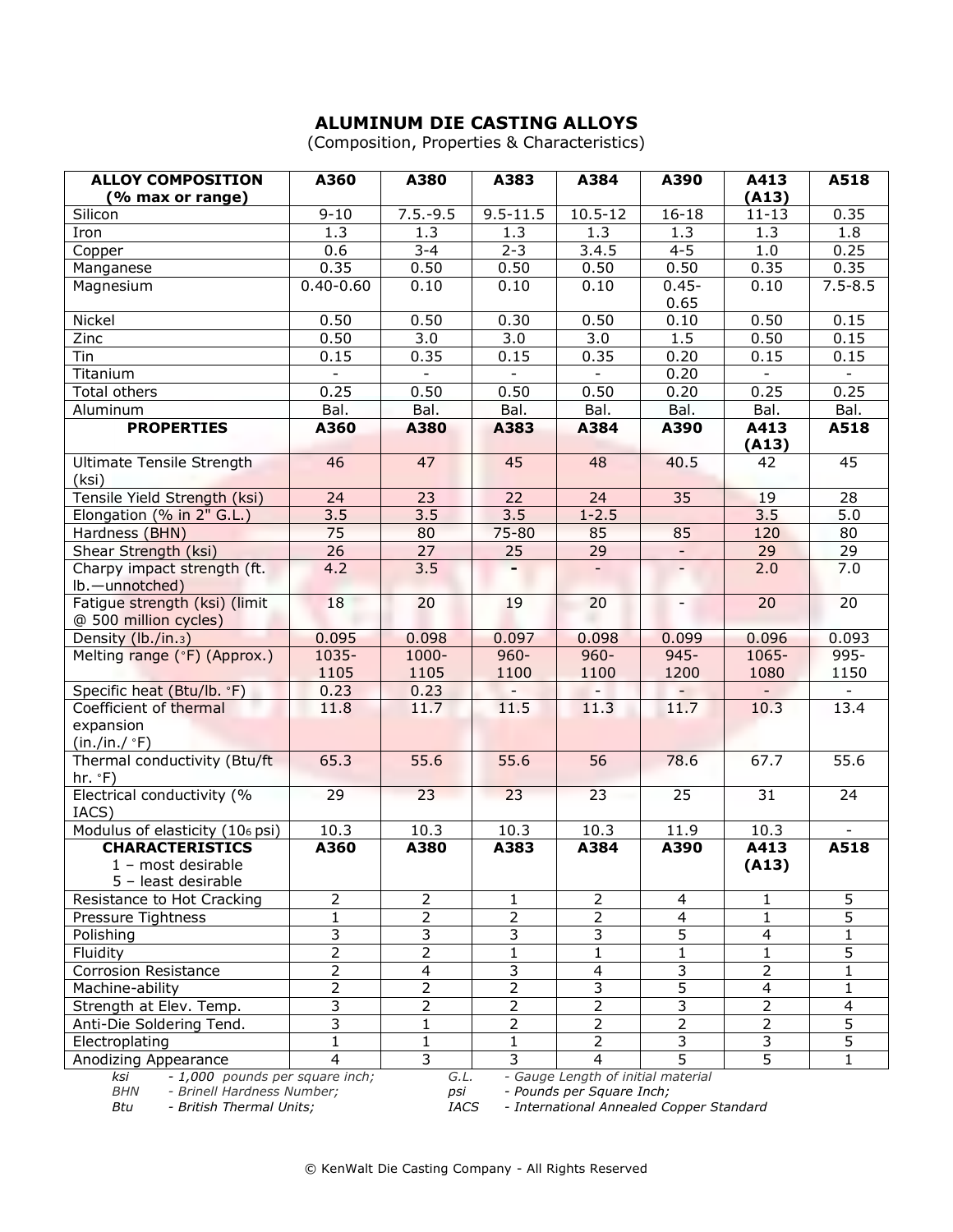

### **ZINC ALLOYS**

Zinc alloys are the easiest alloys to die cast. Ductility, plate-ability and impact strength are excellent, making zinc die cast alloys suitable for a wide range of products. Zinc alloys can be cast with thin walls and excellent surface smoothness and finishes that are ideal for plating and painting.

**ZINC #3 -** Excellent all-around properties. (Primary zinc alloy used by [KenWalt Die Casting\)](http://www.kenwalt.com/) **ZINC #5 -** Higher strength properties with less elongation. **ZINC #7 -** Essentially equivalent to Zinc #3.

#### **ZINC-ALUMINUM (ZA) ALLOYS**

Zinc-Aluminum (ZA) alloys contain higher aluminum content than standard zinc alloys. ZA alloys provide high strength and hardness characteristics, thin wall cast-ability characteristics and good bearing properties. ZA-8 is normally cast using a hot chamber zinc die casting machine. ZA-12 and ZA-27 must be cast using a cold chamber aluminum die casting machine. ZA alloys are known to have superior properties compared to standard zinc alloys such as Zinc #3, 5, and 7. However, ZA-27 alloys are known to degrade die cast furnaces much faster than common aluminum alloys such as A380, thus their use may involve additional costs.

- **ZA-8 -** Good pressure tightness, electroplating, anodizing characteristics. (8.0-8.8% Aluminum)
- **ZA-12 -** Excellent bearing properties, hardness and pressure tightness characteristics. (10.5-11.5 Aluminum)
- **ZA-27 -** Excellent mechanical properties, machine-ability and strength characteristics. (25-28% Aluminum)

Painting, chromating, phosphate coating, chrome plating are used for decorative finishes.

Painting, chromating, anodizing and iridite coatings are used as corrosion barriers.

Hard chrome plating can be used to improve wear resistance, except for ZA-27.

Bright chrome plating characteristics of all Zinc Alloys and ZA-8 make these alloys the first choice choice for hardware and decorative applications.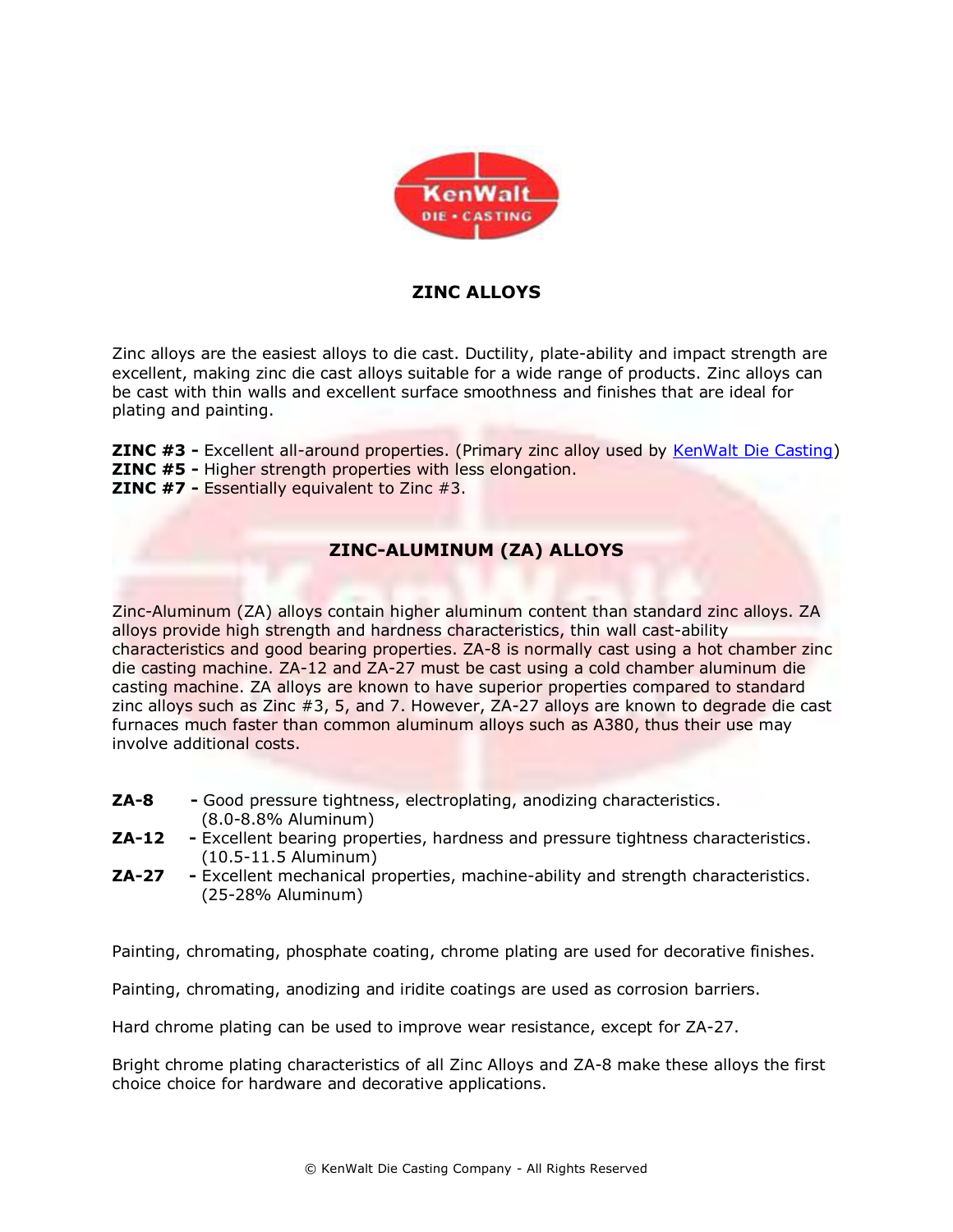# **ZINC DIE CASTING ALLOYS**

(Composition, Properties & Characteristics)

| <b>ALLOY COMPOSITION</b>                                                                   | <b>ZINC #3</b>                                                 | <b>ZINC #5</b>           | <b>ZINC #7</b> | $ZA-8$                   | $ZA-12$                 | $ZA-27$                 |  |  |  |
|--------------------------------------------------------------------------------------------|----------------------------------------------------------------|--------------------------|----------------|--------------------------|-------------------------|-------------------------|--|--|--|
| (% max or range)                                                                           |                                                                |                          |                |                          |                         |                         |  |  |  |
| Aluminum                                                                                   | $3.5 - 4.3$                                                    | $3.5 - 4.3$              | $3.5 - 4.3$    | $8.0 - 8.8$              | $10.5 -$<br>11.5        | $25 - 28$               |  |  |  |
| Copper                                                                                     | 0.25                                                           | $0.75 - 1.25$            | 0.25           | $0.8 - 1.3$              | $0.5 - 1.25$            | $2 - 2.5$               |  |  |  |
| Magnesium                                                                                  | $0.02 - 0.05$                                                  | $0.03 - 0.08$            | $0.005 -$      | $0.015 -$                | $0.015 -$               | $0.010 -$               |  |  |  |
|                                                                                            |                                                                |                          | 0.020          | 0.030                    | 0.030                   | 0.020                   |  |  |  |
| Iron                                                                                       | 0.100                                                          | 0.100                    | 0.075          | 0.10                     | 0.075                   | 0.10                    |  |  |  |
| Lead                                                                                       | 0.005                                                          | 0.005                    | 0.003          | .004                     | .004                    | .004                    |  |  |  |
| Cadmium                                                                                    | 0.004                                                          | 0.004                    | 0.002          | .003                     | .003                    | .003                    |  |  |  |
| Tin                                                                                        | 0.003                                                          | 0.003                    | 0.001          | .002                     | .002                    | .002                    |  |  |  |
| <b>Nickel</b>                                                                              |                                                                | ÷,                       | $0.005 -$      | $\blacksquare$           | $\blacksquare$          | $\blacksquare$          |  |  |  |
|                                                                                            |                                                                |                          | 0.020          |                          |                         |                         |  |  |  |
| Zinc                                                                                       | Bal.                                                           | Bal.                     | Bal.           | Bal.                     | Bal.                    | Bal.                    |  |  |  |
| <b>PROPERTIES</b>                                                                          | <b>ZINC #3</b>                                                 | <b>ZINC #5</b>           | <b>ZINC #7</b> | $ZA-8$                   | $ZA-12$                 | $ZA-27$                 |  |  |  |
| Ultimate Tensile Strength                                                                  | 40                                                             | 48                       | 41             | $\overline{54}$          | 58.5                    | 61                      |  |  |  |
| (ksi)                                                                                      |                                                                |                          |                |                          |                         |                         |  |  |  |
| Tensile Yield Strength (ksi)                                                               | $\equiv$                                                       | $\overline{\phantom{a}}$ | $\equiv$       | 42                       | 46                      | 53                      |  |  |  |
| Elongation (% in 2" G.L.)                                                                  | 10                                                             | $\overline{7}$           | 13             | $6 - 10$                 | $4 - 7$                 | $1 - 3$                 |  |  |  |
| Hardness (BHN)                                                                             | 82                                                             | 91                       | 80             | 95-110                   | 95-115                  | 105-125                 |  |  |  |
| Shear Strength (ksi)                                                                       | 31                                                             | 38                       |                | 35                       | 37                      | 42                      |  |  |  |
| Charpy impact strength (ft.                                                                | 43                                                             | 48                       | 43             | 31                       | 21                      | 3                       |  |  |  |
| lb.-unnotched)                                                                             |                                                                |                          |                |                          |                         |                         |  |  |  |
| Fatigue strength (ksi) (limit                                                              | 6.9                                                            | 8.2                      |                | 7.5                      | 15                      | 25                      |  |  |  |
| @ 500 million cycles)                                                                      |                                                                |                          |                |                          |                         |                         |  |  |  |
| Density (lb./in. <sup>3</sup> )                                                            | 0.24                                                           | 0.24                     | 0.247          | 0.227                    | 0.218                   | 0.181                   |  |  |  |
| Melting range (°F) (Approx.)                                                               | 718-728                                                        | 717-727                  | 718-728        | 707-759                  | 710-810                 | 708-903                 |  |  |  |
| Specific heat (Btu/lb. °F)                                                                 | 0.10                                                           | 0.10                     | 0.10           | 0.104                    | 0.107                   | 0.125                   |  |  |  |
| Coefficient of thermal                                                                     | 15.2                                                           | 15.2                     | 15.2           | 12.9                     | 13.4                    | 14.4                    |  |  |  |
| expansion                                                                                  |                                                                |                          |                |                          |                         |                         |  |  |  |
| (in./in./ <sup>°</sup> F)                                                                  |                                                                |                          |                |                          |                         |                         |  |  |  |
| Thermal conductivity (Btu/ft                                                               | 65.3                                                           | 62.9                     | 65.3           | 66.3                     | 67.1                    | 72.5                    |  |  |  |
| hr. °F)                                                                                    |                                                                |                          |                |                          |                         |                         |  |  |  |
| Electrical conductivity (%                                                                 | 27.0                                                           | 26.0                     | 27.0           | 27.7                     | 28.3                    | 29.7                    |  |  |  |
| IACS)                                                                                      |                                                                |                          |                |                          |                         |                         |  |  |  |
| Modulus of rupture (106psi)                                                                | 95,000                                                         | 105,000                  | $\sim$         | $\overline{\phantom{a}}$ | $\blacksquare$          | $\blacksquare$          |  |  |  |
| Modulus of elasticity (106psi)                                                             |                                                                |                          | $\blacksquare$ | 10.2                     | 10.3                    | 10.3                    |  |  |  |
| Die shrinkage (in./in.)                                                                    | 0.007                                                          | 0.007                    | 0.007          | 0.007                    | 0.0075                  | 0.008                   |  |  |  |
| <b>CHARACTERISTICS</b>                                                                     | <b>ZINC #3</b>                                                 | <b>ZINC #5</b>           | $ZINC$ #7      | $ZA-8$                   | $ZA-12$                 | $ZA-27$                 |  |  |  |
| 1 - most desirable                                                                         |                                                                |                          |                |                          |                         |                         |  |  |  |
| 5 - least desirable                                                                        |                                                                |                          |                |                          |                         |                         |  |  |  |
| Resistance to Hot Cracking                                                                 | 1                                                              | 1                        | 1              | $\overline{2}$           | 3                       | 4                       |  |  |  |
| Pressure Tightness                                                                         | $\mathbf{1}$                                                   | $\mathbf{1}$             | $\mathbf{1}$   | $\overline{2}$           | $\mathbf{1}$            | 3                       |  |  |  |
| Polishing                                                                                  | 1                                                              | 1                        | 1              | $\overline{2}$           | 3                       | 4                       |  |  |  |
| Fluidity                                                                                   | 1                                                              | $\overline{2}$           | $\mathbf{1}$   | $\overline{2}$           | 3                       | 3                       |  |  |  |
| <b>Corrosion Resistance</b>                                                                | 1                                                              | 1                        | 1              | 2                        | $\overline{2}$          | 1                       |  |  |  |
| Machine-ability                                                                            | 1                                                              | 1                        | 1              | 1                        | 1                       | 1                       |  |  |  |
| Strength at Elev. Temp.                                                                    | 4                                                              | $\overline{\mathbf{4}}$  | 4              | $\overline{3}$           | $\overline{2}$          | $\mathbf{1}$            |  |  |  |
| Anti-Die Soldering Tend.                                                                   | 1                                                              | 1                        | 1              | $\overline{2}$           | $\overline{\mathbf{3}}$ | 4                       |  |  |  |
| Electroplating                                                                             | $\mathbf 1$                                                    | 1                        | 1              | $\overline{2}$           | $\overline{3}$          | $\overline{\mathbf{4}}$ |  |  |  |
| Anodizing Appearance                                                                       | 1                                                              | 1                        | 1              | $\mathbf{1}$             | $\overline{2}$          | $\overline{4}$          |  |  |  |
| - 1,000 pounds per square inch;<br>G.L.<br>- Gauge Length of initial material<br>ksi       |                                                                |                          |                |                          |                         |                         |  |  |  |
| <b>BHN</b>                                                                                 | - Brinell Hardness Number;<br>- Pounds per Square Inch;<br>psi |                          |                |                          |                         |                         |  |  |  |
| - International Annealed Copper Standard<br>Btu<br>- British Thermal Units;<br><b>IACS</b> |                                                                |                          |                |                          |                         |                         |  |  |  |